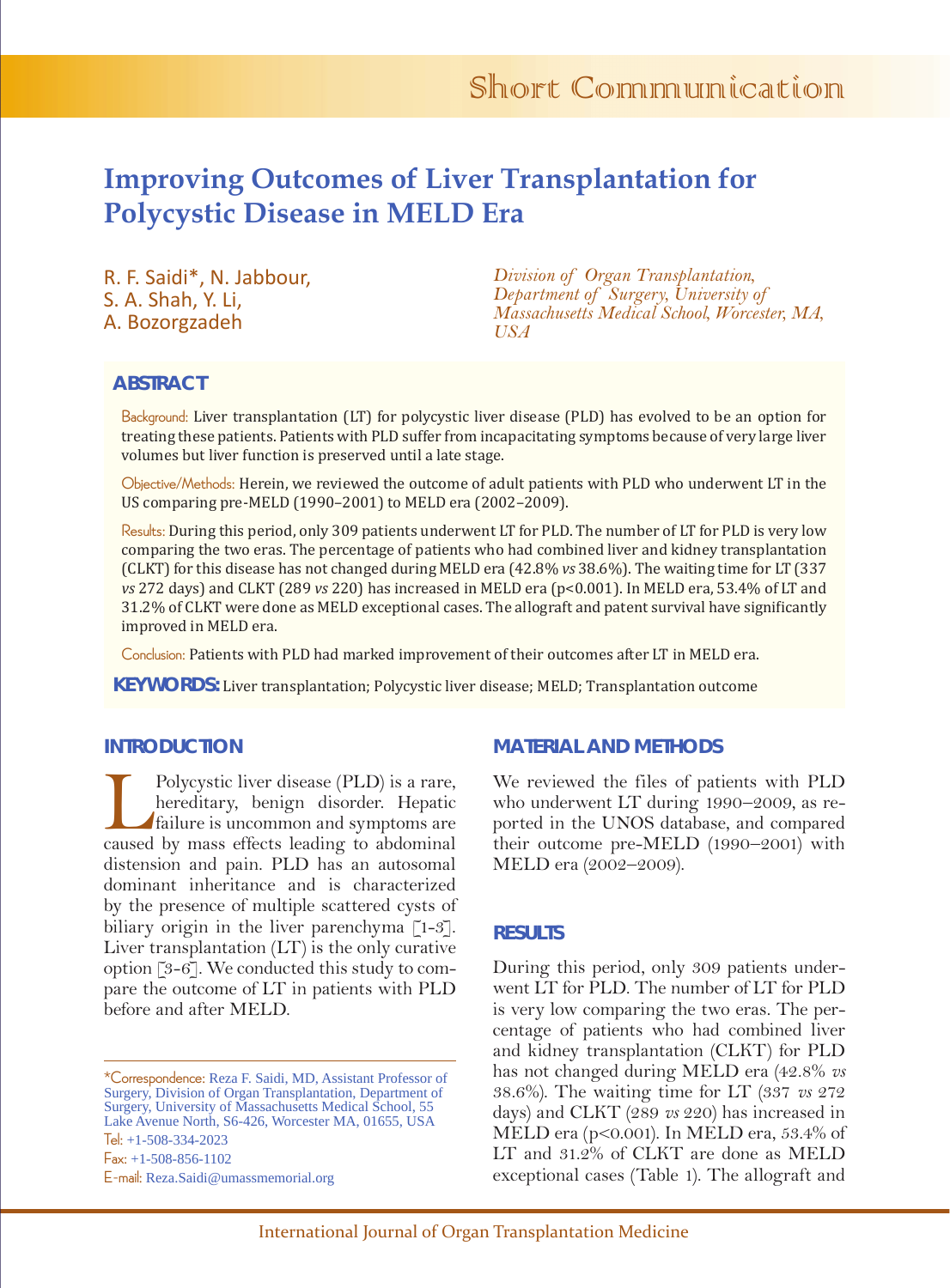#### R. F. Saidi, N. Jabbour, *et al.*



**Figure 1:** Allograft and patients survival after LT (A) or CLKT (B) for PLD. In MELD (dashed line) *vs* pre-MELD era (solid line).

patent survival have significantly improved in MELD era (Fig 1).

#### **DISCUSSION**

PLD is a rare disease with a prevalence of 0.05% to 0.13% in autopsy series. It is considered a benign disease, but its progression can result in substantial morbidity, and this in turn can increase mortality rates [1-3]. LT has been utilized in these patients with acceptable results in small case series [3-6].

During the MELD era, the outcome of LT for PLD improved dramatically. However, the waiting time also increased. Interestingly, the number of patients who underwent CLKT did not change in MELD era. It seems that PLD patients had a disadvantage in MELD era.

This is a retrospective analysis of the UNOS data. We recognize both potential advantages and limitations of this study that used a large national database. However, the larger sample size provides sufficient power to detect independent risk factors that may usually be missed in single-center studies. As with any analysis utilizing the UNOS database, our conclusions rely on the assumption that there is no systematic bias generated by reporting error or missing data. However, the primary endpoint for this analysis was allograft and